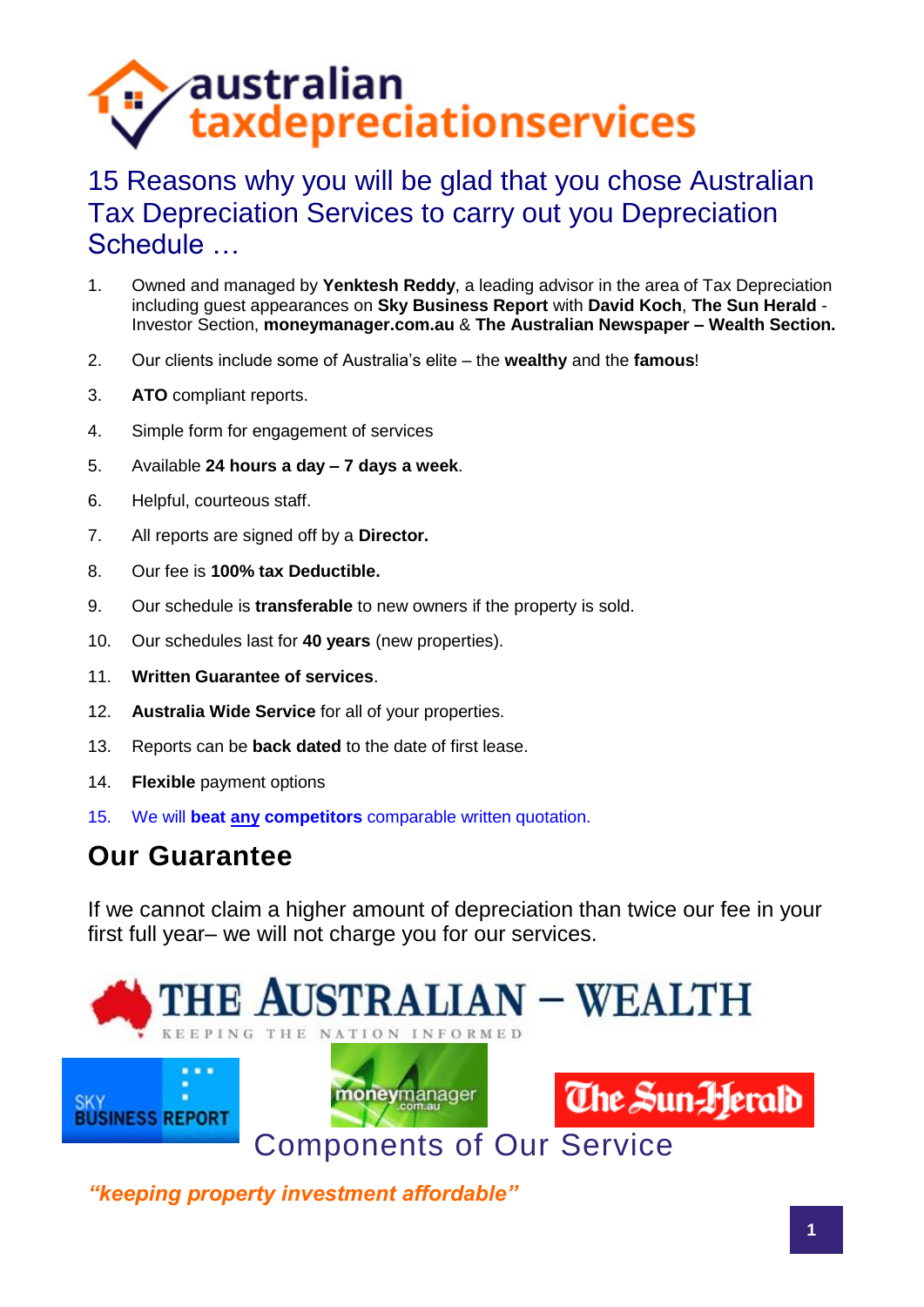## A Guide to Completing Forms

**Name of the property owner:** This should be the name as it appears on the Contract of Sale.

**Address of the investment property:** This is the address of the property you are wishing to have the depreciation schedule carried out on.

**Age of the property:** What is the approximate age of the property from the time it was completed up to today's date, eg. 6 years old.

**Details of any renovations carried out:** List here any renovations carried out by yourself since you have owned the property or that you may think have been carried out since 27th February 1992. If possible list the year of the renovation and your best estimate of likely cost. Our consultants will value them on site. Use a separate page if required. A typical response may be as follows:

- Repainted unit in 2002 cost \$2,600
- $\blacktriangleright$  New carpet in 2001 cost \$2,150
- ▶ New light fittings cost \$650
- Tiled balcony by previous owner Cost unknown / date unknown maybe 6 years old

**Is the property furnished:** Provide a list of furniture items and fittings (inventory list) Your managing agent should have a copy of this, which will be signed by your tenants upon acceptance of the lease agreement. Also provide approximate costs of the items (if known).

**A copy of the strata plan:** This is applicable to units, townhouses, villas, commercial and industrial suites only. The strata plan is a document highlighting your particular entitlement amongst the entire development. It also has a layout of your particular property. This is not necessary if you require us to inspect the property.

**Floor plans:** If available, please include floor plans. This is not necessary if you require us to inspect the property.

**Purchase Price:** This is the amount stated within the contract. For commercial and industrial properties, the amount stated should be GST exclusive.

**Stamp Duty Costs:** This is the amount of stamp duty payable to the Office of State Revenue. This is for reporting purposes only. Your accountant will deal with this amount separately.

**Legal Costs associated with the purchase:** This is the amount for conveyancing fees associated with your purchase. This is for reporting purposes only. Your accountant will deal with this amount separately.

**Date of Exchange:** This is the date that contracts were exchanged.

**Date of Settlement:** This is the date that the property settled and you took ownership of it.

**Date of first lease:** If the property was bought as an investment property and it was available for rent from the date of settlement, then the date of first lease would be the same as the date of settlement.

If you lived in the property for a few years prior to renting it out, then the date of first lease would be the date that the property became available for rent (i.e. you signed an agency agreement or you advertised it for rent).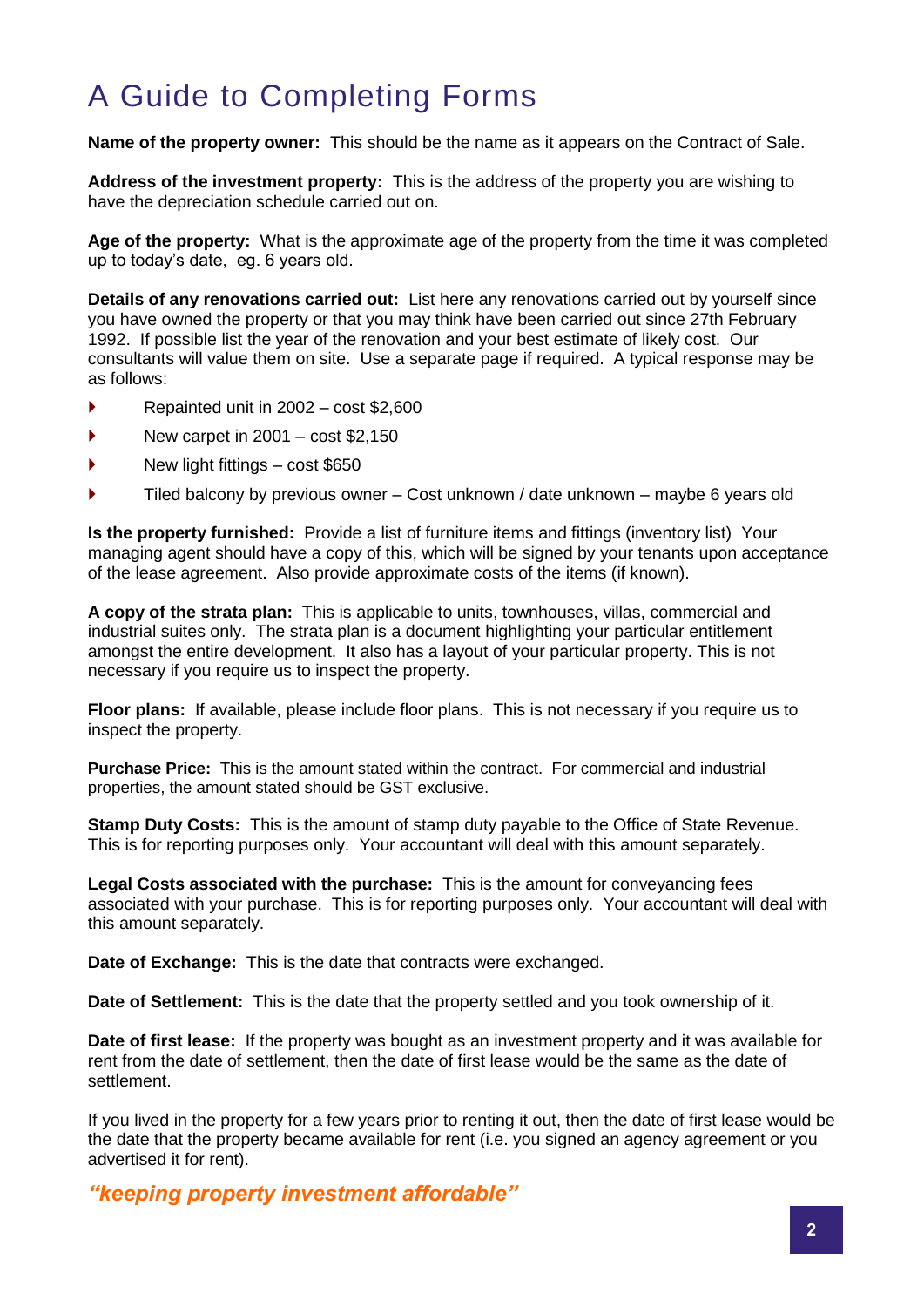If you require your schedule to be back dated, please insert the date that you would like the schedule to commence. Remember, this date must be the date at which the property was available for rent.

**Your Residential Address:** This should be the address where you currently reside (not your investment property address).

**Phone Number (h):** Please include your phone number so we may contact you should we have any queries.

**Email:** Please include your email – this is how your report is delivered.

**Phone Number (w):** Please include your phone number so we may contact you should we have any queries.

**Phone Number (m):** Please include your phone number so we may contact you should we have any queries.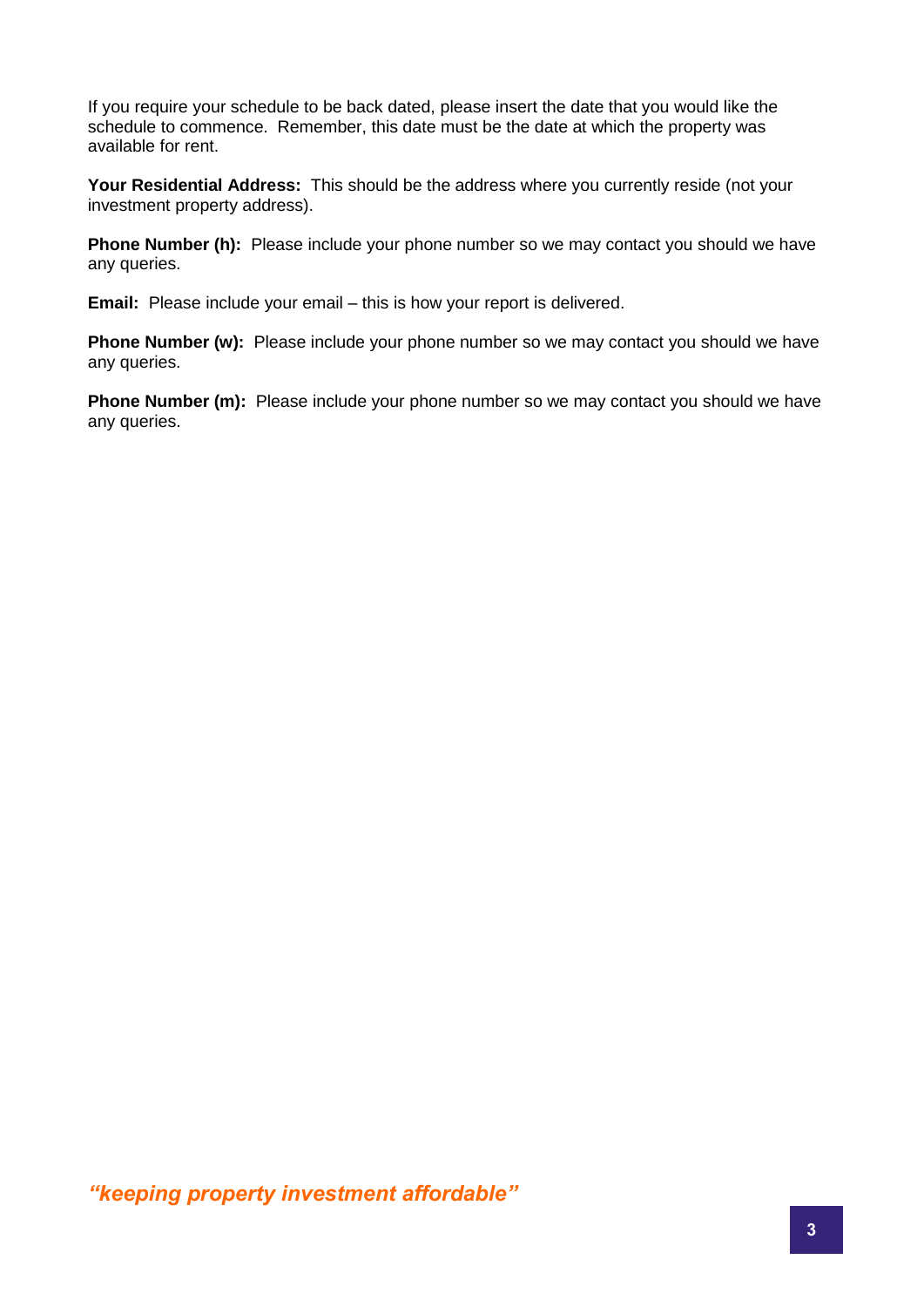## Components of Our Service

#### **Components of the Tax Depreciation Service we will provide include the following:**

- A site investigation of the property. This is imperative and allows our firm to undertake measurements and compile photographic records to ensure that all items within the property and the surrounding common areas are quantified and valued, hence allowing us to maximise your potential return
- Prompt, reliable and accurate service at all times. We endeavour to have all reports completed as quickly as possible after the engagement of our services. Our staff will liase with both yourself, the managing agent and the tenant to ensure that access into the property is provided as soon as physically possible.
- The provision of a Tax Depreciation Schedule Report based on the Diminishing Value Method, which highlights the depreciation of both the Plant & Equipment and Section 43 Capital Works. This report incorporates the following information:
- $\checkmark$  A method statement
- $\checkmark$  A summary of the Diminishing Value method of Depreciation
- $\checkmark$  A detailed assessment of Plant & Equipment to be depreciated, including a 10 year forecast for the Diminishing Value method of deprecation
- $\checkmark$  Graphical representation of yearly claims and cumulative claims
- $\checkmark$  Signed certification of the report

Further to the above, our fee also includes for all queries relating to the reports by either yourself, your accountant, or the Australian Taxation Office (ATO).

Since Tax Depreciation Schedules are the foundation of our business, we are keen to maximise the volume of reports undertaken at any given moment. We are one of the very few firms that solely produce Tax Depreciation Schedules. Hence, with the large volume of schedules produced yearly, we are able to offer the most competitive rates available. Our philosophy is simple. We want your business and therefore we challenge you to find any other firm capable of providing the above services for the same or discounted fee. **We guarantee to beat any competitors' comparable written quotation.** 

Conditions applicable to our engagement is that our Total Fixed Fee stated above is to be paid immediately from the invoice date (the invoice will be submitted after you have sent the application forms) and that there are no significant changes to the terms of reference for the abovementioned tasks.